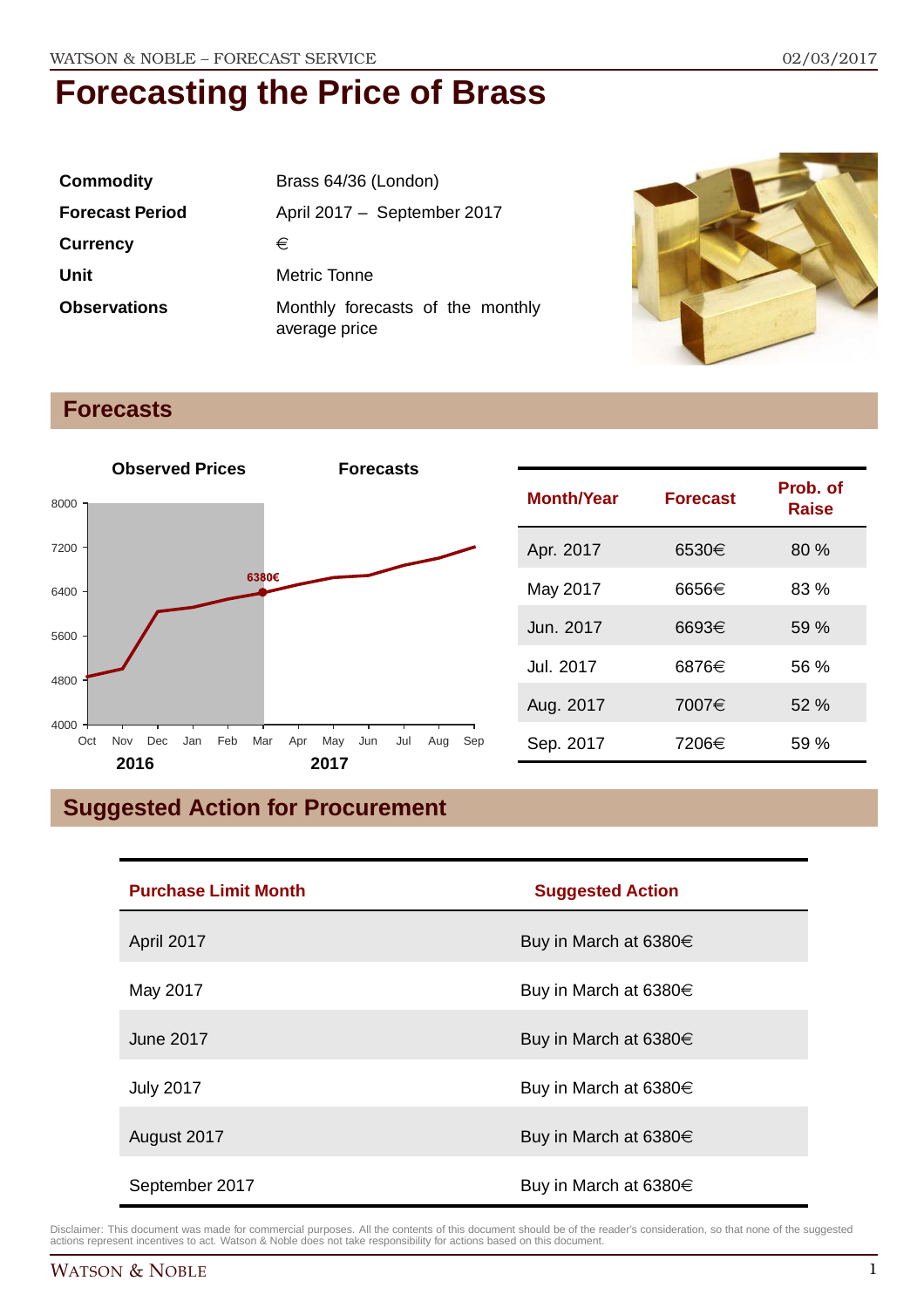### **Impact Analysis: One Month Forecast**



Our algorithm forecasts a higher price of Brass in one month: it is expectable that the price increases 2.34% from 6380 $\in$  to 6530 $\in$ until the beginning of April.

### **Indices of Factors**



#### **Interpretation**

- Slight increase of Supply: Negative pressure of the Supply index
- **Increase of Demand**: Positive pressure of the Demand index
- **Positive pressure of the index of Brass**
- **Considerably positive pressure of the index of variables representing the market upstream**
- Slightly positive pressure of the index of variables representing the market downstream
- **•** Positive pressure of the financial index
- **Positive pressure of other commodities and other fac**tors
- Focus on France, Italy, and Spain

#### **Impact per Country**



Disclaimer: This document was made for commercial purposes. All the contents of this document should be of the reader's consideration, so that none of the suggested actions represent incentives to act. Watson & Noble does not take responsibility for actions based on this document.

 $31.8$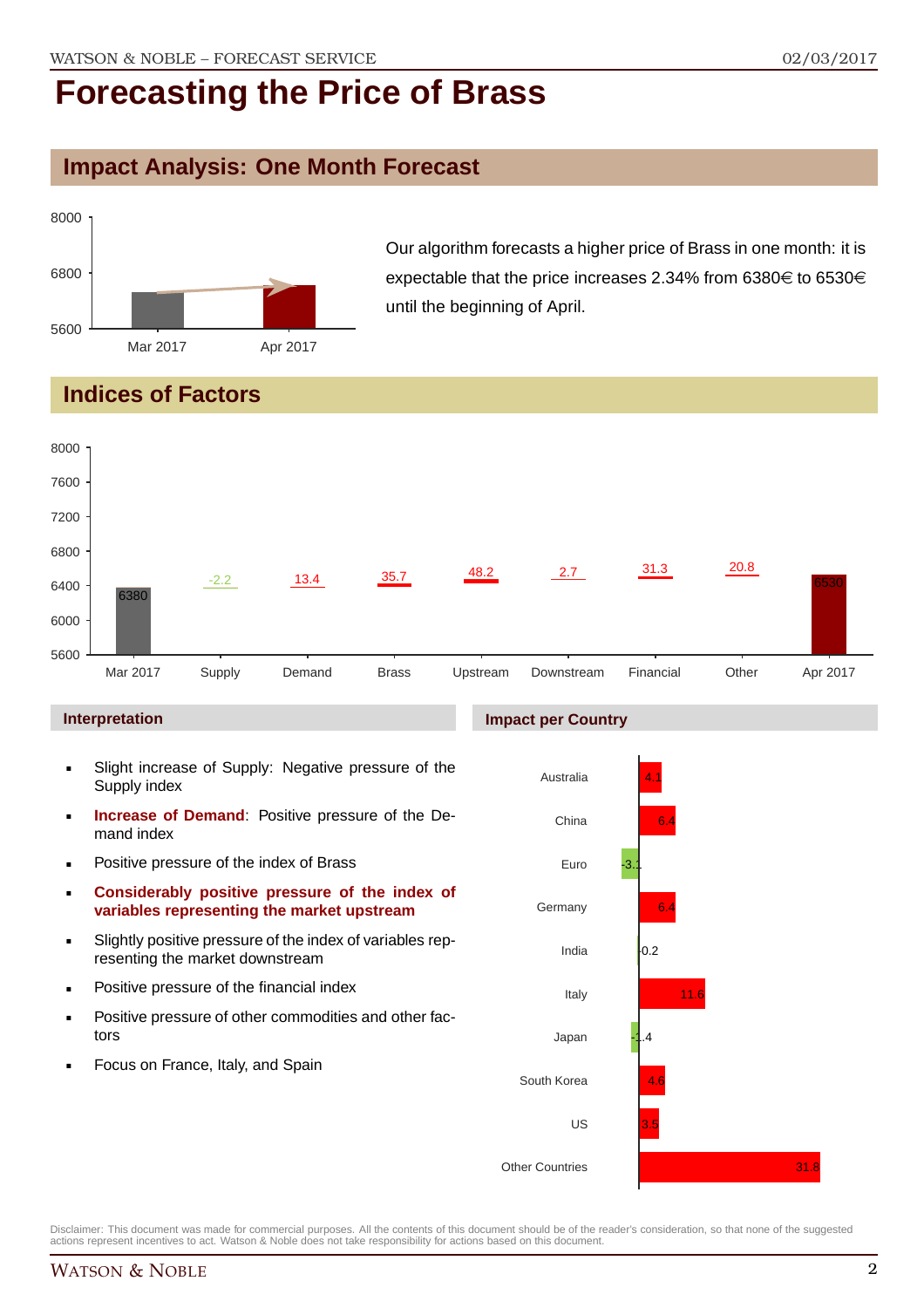### **Impact Analysis: Two Months Forecast**



Our algorithm forecasts a higher price of Brass in two months: it is expectable that the price increases 4.32% from  $6380 \in$  to 6656 $\in$  until the beginning of May.

### **Indices of Factors**



Disclaimer: This document was made for commercial purposes. All the contents of this document should be of the reader's consideration, so that none of the suggested actions represent incentives to act. Watson & Noble does not take responsibility for actions based on this document.

Other Countries

56.9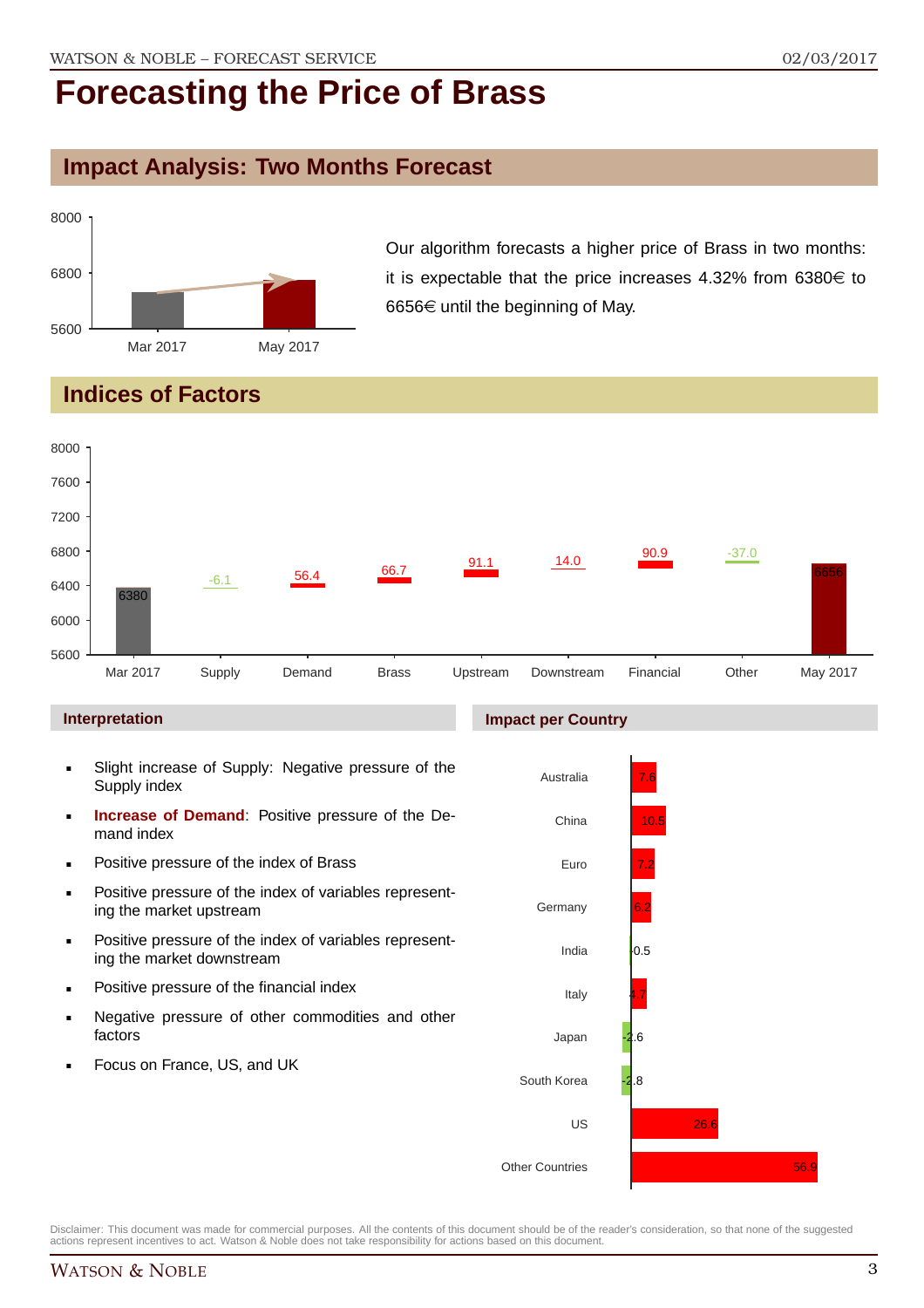### **Impact Analysis: Three Months Forecast**

![](_page_3_Figure_4.jpeg)

Our algorithm forecasts a higher price of Brass in three months: it is expectable that the price increases 4.91% from  $6380 \in$  to 6693€ until the beginning of June.

### **Indices of Factors**

![](_page_3_Figure_7.jpeg)

#### **Interpretation**

- Slight decrease of Supply: Positive pressure of the Supply index
- **Increase of Demand**: Positive pressure of the Demand index
- **Positive pressure of the index of Brass**
- **Positive pressure of the index of variables represent**ing the market upstream
- Positive pressure of the index of variables representing the market downstream
- **Considerably positive pressure of the financial index**
- Negative pressure of other commodities and other factors
- Focus on France, UK, and Spain

![](_page_3_Figure_17.jpeg)

![](_page_3_Figure_18.jpeg)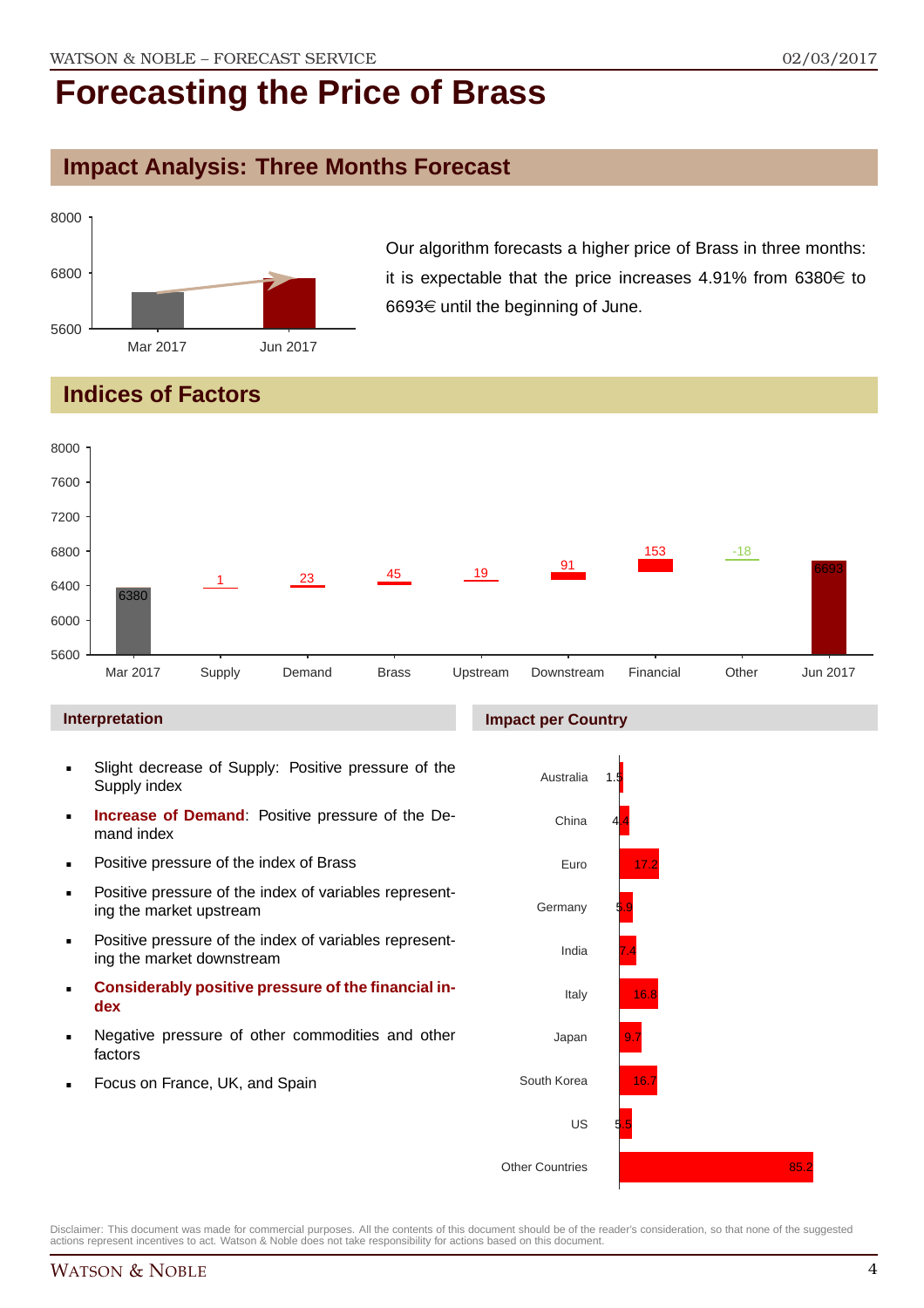### **Impact Analysis: Four Months Forecast**

![](_page_4_Figure_4.jpeg)

Our algorithm forecasts a higher price of Brass in four months: it is expectable that the price increases 7.78% from  $6380 \in$  to 6876 $\epsilon$  until the beginning of July.

### **Indices of Factors**

![](_page_4_Figure_7.jpeg)

#### **Interpretation**

- Slight decrease of Supply: Positive pressure of the Supply index
- **Increase of Demand**: Positive pressure of the Demand index
- **Positive pressure of the index of Brass**
- **Considerably positive pressure of the index of variables representing the market upstream**
- Positive pressure of the index of variables representing the market downstream
- **Considerably positive pressure of the financial index**
- Negative pressure of other commodities and other factors
- Focus on UK, France, and Canada

#### **Impact per Country**

![](_page_4_Figure_18.jpeg)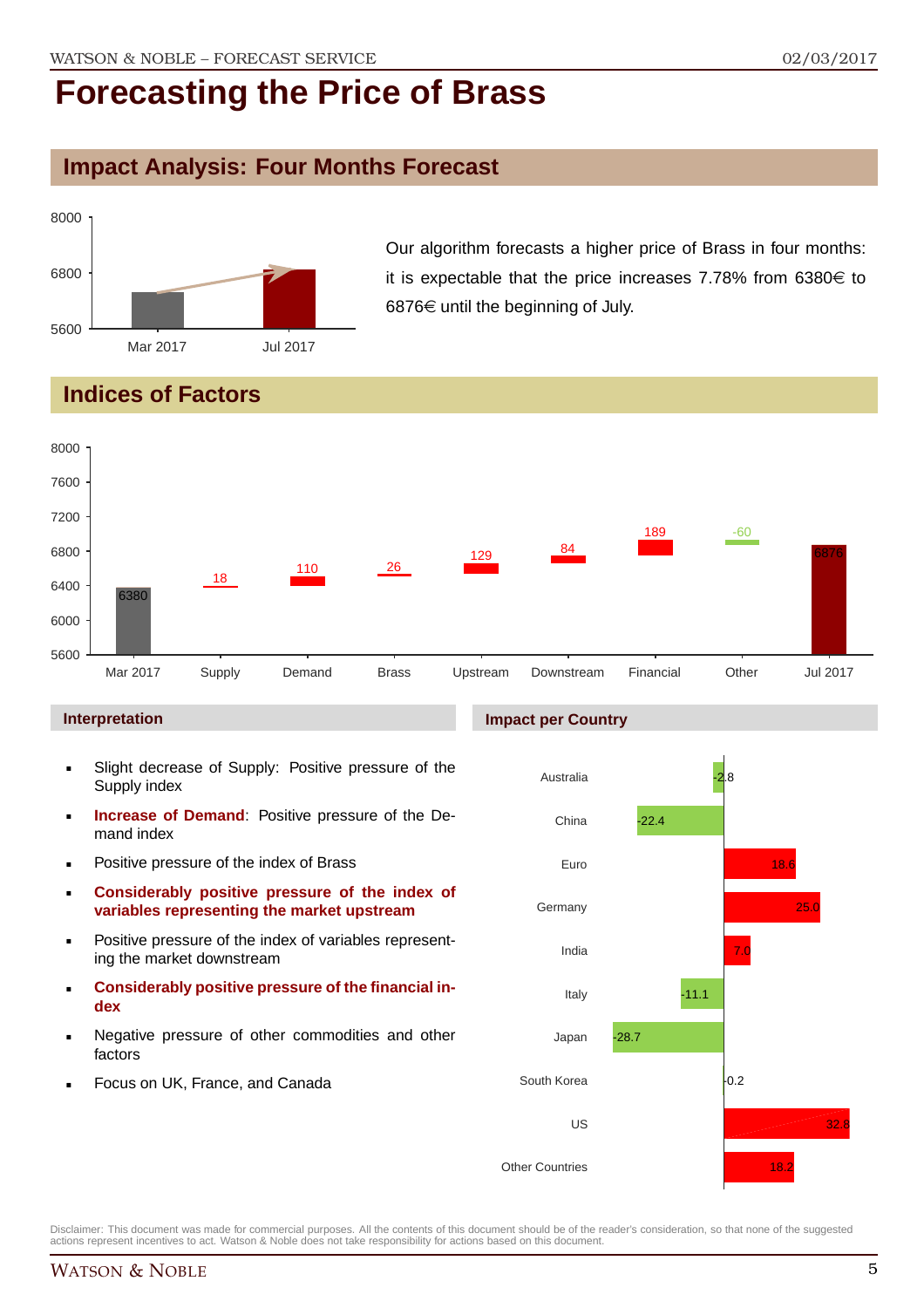### **Impact Analysis: Five Months Forecast**

![](_page_5_Figure_4.jpeg)

Our algorithm forecasts a higher price of Brass in five months: it is expectable that the price increases  $9.83\%$  from  $6380\epsilon$  to 7007 $\in$  until the beginning of August.

### **Indices of Factors**

![](_page_5_Figure_7.jpeg)

#### **Interpretation**

- **Decrease of Supply**: Positive pressure of the Supply index
- **Considerable increase of Demand**: Positive pressure of the Demand index
- **Slightly negative pressure of the index of Brass**
- **Positive pressure of the index of variables represent**ing the market upstream
- **Considerably positive pressure of the index of variables representing the market downstream**
- **Considerably positive pressure of the financial index**
- Negative pressure of other commodities and other factors
- Focus on UK, Netherlands, and France

#### **Impact per Country**

![](_page_5_Figure_18.jpeg)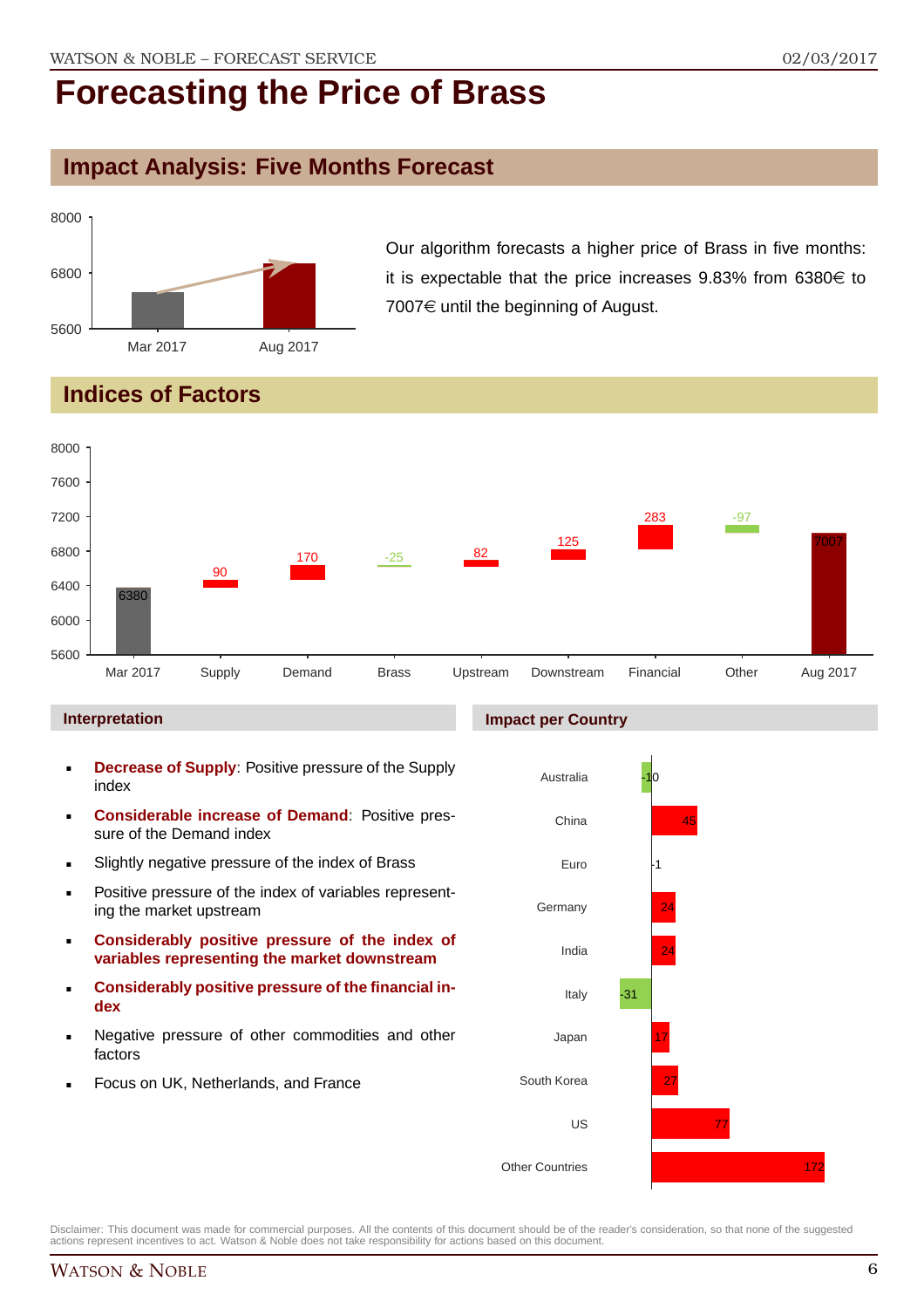### **Impact Analysis: Six Months Forecast**

![](_page_6_Figure_4.jpeg)

Our algorithm forecasts a higher price of Brass in six months: it is expectable that the price increases 12.94% from 6380 $\in$  to  $7206 \in \mathsf{until}$  the beginning of September.

### **Indices of Factors**

![](_page_6_Figure_7.jpeg)

#### **Interpretation**

- **Decrease of Supply**: Positive pressure of the Supply index
- **Considerable increase of Demand**: Positive pressure of the Demand index
- **Positive pressure of the index of Brass**
- Slightly positive pressure of the index of variables representing the market upstream
- **Considerably positive pressure of the index of variables representing the market downstream**
- **Considerably positive pressure of the financial index**
- Negative pressure of other commodities and other factors
- Focus on UK, France, and US

#### **Impact per Country**

![](_page_6_Figure_18.jpeg)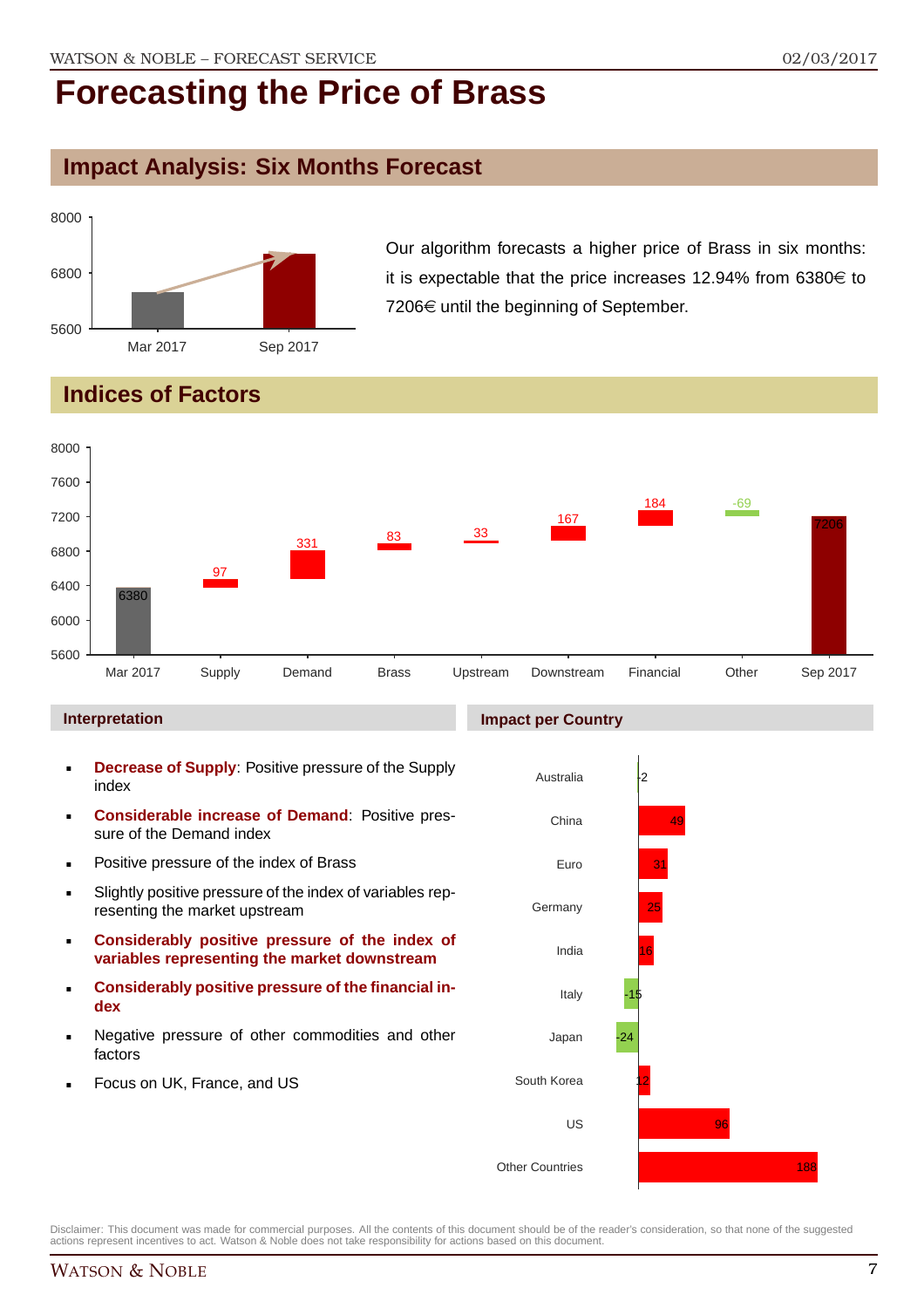### **APPENDIX – Technical Explanation of the Impact Analysis**

In this appendix, we explain the impact analysis of the factors that most contribute for our forecasts.

This Impact Analysis is conducted individually for **each time horizon**, allowing for a distinction between the indices of variables that contribute for our forecasts at short and medium run.

For each time horizon, our analysis has **two components**: first, we present the impact of variables grouped by **indices of factors**; second we present the impact of variables grouped by **indices of countries**.

### **Indices of Factors**

**Indices of factors** are indices of the weighted contributions of the variables grouped in those factors.

**Supply Index**: composed of macroeconomic variables of the producing and exporting countries. It includes variables such as production, exchange rates, inflation, monetary policy, and wages. For example, an increase in wages implies higher production costs which should (in linear, general, and ceteris paribus terms) generate an incentive to increase prices;

**Demand index**: composed of macroeconomic variables of the consuming and importing countries. It includes variables such as production, exchange rates, inflation, monetary policy, and wages. For example, a decrease in a consumer confidence index should (in linear, general, and ceteris paribus terms) increase savings and decrease demand, leading to lower prices;

**Brass Index**: composed of variables related to Brass. It includes variables such as the price of Brass in different regions of the world and exports, imports, and producer prices of Brass in some countries. For example, an increase in the price of Brass in other region may imply an increase in the price of Brass in Europe due to arbitrage movements;

**Upstream index**: composed of variables related to Copper and Zinc. It includes variables such as the price and exports, imports, and producer prices of the inputs in some countries. For example, an increase in the price of Copper should (in linear, general, and ceteris paribus terms) generate an increase in the price of Brass;